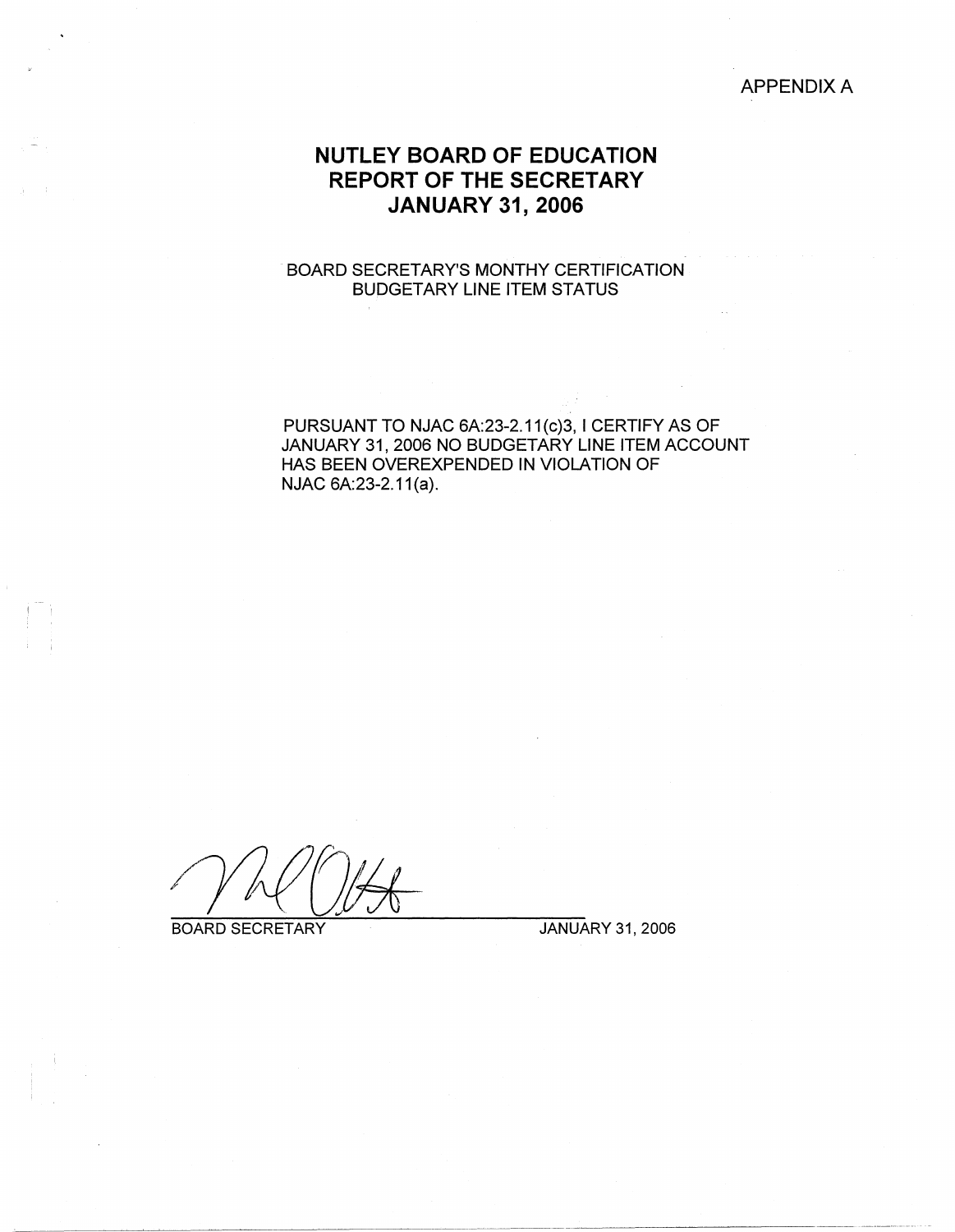$\ddot{\phantom{1}}$ 

 $\frac{1}{4}$ 

 $\bar{t}$ 

Ť

 $\mathbb{R}^2$ 

| Starting date 7/1/05 | Ending date 1/31/06 | <b>Fund: 10</b> |  |
|----------------------|---------------------|-----------------|--|

|  | <b>Assets and Resources</b> |  |
|--|-----------------------------|--|
|  |                             |  |

|          | Assets:                                     |                                    |                 |
|----------|---------------------------------------------|------------------------------------|-----------------|
| 01       | Cash in bank                                |                                    | \$4,791,205.66  |
|          | Cash Equivalents<br>$102 - 106$             |                                    | \$4,020.00      |
| 111      | Investments                                 |                                    | \$0.00          |
| 116      | Capital Reserve Account                     |                                    | \$99,245.18     |
| 121      | Tax levy Receivable                         |                                    | \$0.00          |
|          | Accounts Receivable:                        |                                    |                 |
| 132      | Interfund                                   | \$1,734.85                         |                 |
| 141      | Intergovernmental - State                   | (\$0.88)                           |                 |
| 142      | Intergovernmental - Federal                 | \$0.00                             |                 |
| 143      | Intergovernmental - Other                   | \$12,007.48                        |                 |
| 153, 154 | Other (net of estimated uncollectable of \$ | \$1,595.39                         | \$15,336.84     |
|          | Loans Receivable:                           |                                    |                 |
| 131      | Interfund                                   | \$0.00                             |                 |
| 151, 152 | Other (Net of estimated uncollectable of \$ | \$0.00                             | \$0.00          |
|          | <b>Other Current Assets</b>                 |                                    | \$0.00          |
|          | <b>Resources:</b>                           |                                    |                 |
| 301      | <b>Estimated revenues</b>                   | \$45,687,600.00                    |                 |
| 302      | Less revenues                               | (\$26,897,529.32)                  | \$18,790,070.68 |
|          | <b>Total assets and resources</b>           |                                    | \$23,699,878.36 |
|          |                                             | <b>Liabilities and fund equity</b> |                 |
|          | Liabilities:                                |                                    |                 |
|          |                                             |                                    |                 |
| 411      | Intergovernmental accounts payable - state  |                                    | \$0.00          |
| 421      | Accounts payable                            |                                    | \$1,374.86      |
| 431      | Contracts payable                           |                                    | \$0.00          |
| 451      | Loans payable                               |                                    | \$0.00          |
| 481      | Deferred revenues                           |                                    | \$0.00          |
|          | Other current liabilities                   |                                    | \$354,893.34    |
|          | <b>Total liabilities</b>                    |                                    | \$356,268.20    |

 $\sim$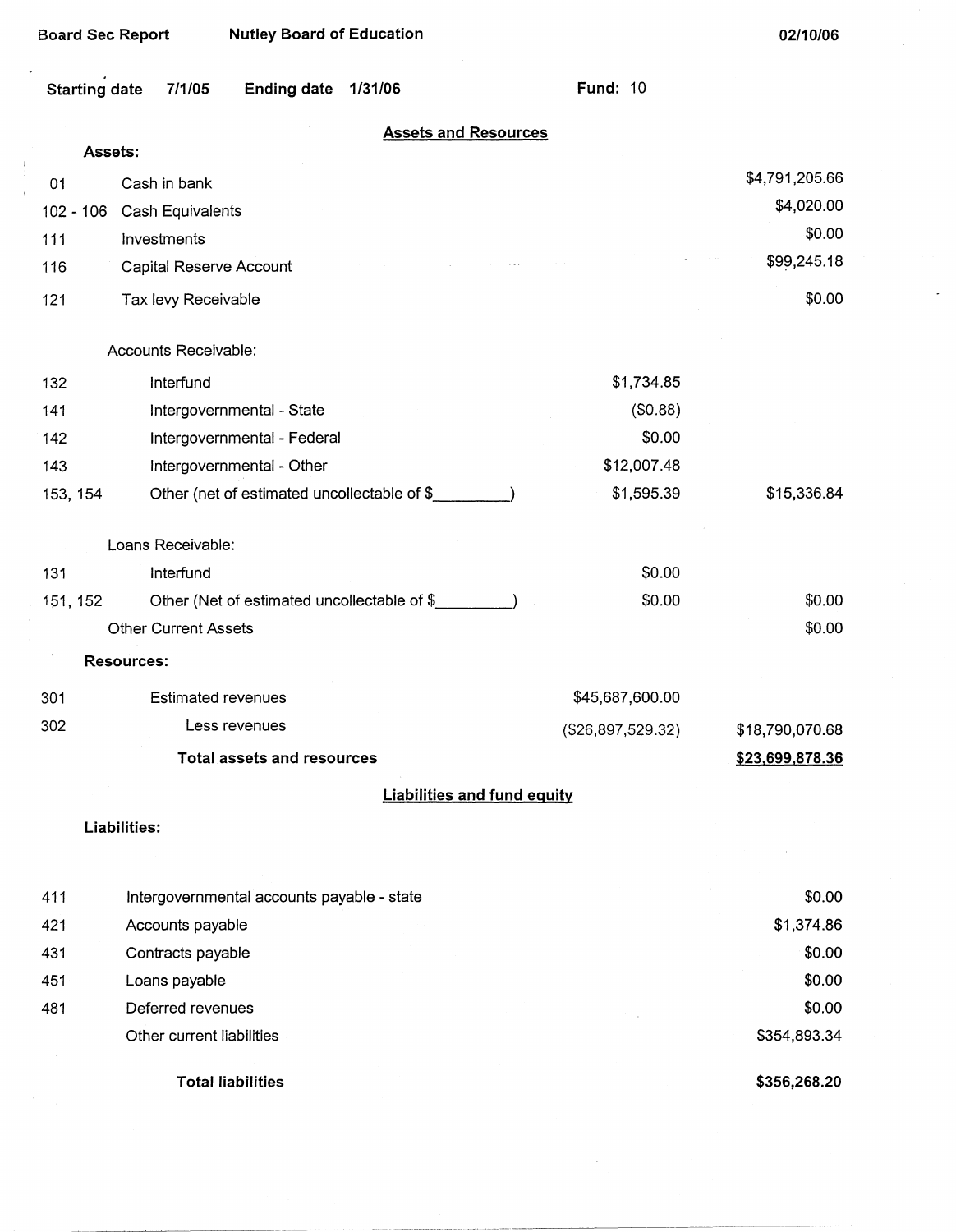| <b>Board Sec Report</b> | <b>Nutley Board of Education</b> |
|-------------------------|----------------------------------|
|-------------------------|----------------------------------|

| <b>Starting date</b> | 7/1/05 | Ending date 1/31/06 |  |  |
|----------------------|--------|---------------------|--|--|
|----------------------|--------|---------------------|--|--|

**Fund: 10** 

### **Fund Balance:**

| Appropriated: |
|---------------|
|---------------|

| 753,754         | Reserve for encumbrances                               | \$19,223,051.44     |                     |                 |                 |
|-----------------|--------------------------------------------------------|---------------------|---------------------|-----------------|-----------------|
| 761             | Capital reserve account - July                         |                     | \$96,659.91         |                 |                 |
| 604             | Add: Increase in capital reserve                       |                     |                     | \$0.00          |                 |
| 307             | Less: Budgeted w/d from capital reserve eligible costs |                     | \$0.00              |                 |                 |
| 309             | Less: Budgeted w/d from capital reserve excess costs   |                     |                     | \$0.00          | \$96,659.91     |
| 762             | Adult education programs                               |                     |                     | \$0.00          |                 |
| 751,752,76x     | Other reserves                                         | \$0.00              |                     |                 |                 |
| 601             | Appropriations                                         |                     | \$45,944,550.38     |                 |                 |
| 602             | Less: Expenditures                                     | $(\$24,000,731.65)$ |                     |                 |                 |
|                 | Encumbrances                                           | (\$19,223,051.44)   | $(\$43,223,783.09)$ | \$2,720,767.29  |                 |
|                 | Total appropriated                                     |                     |                     | \$22,040,478.64 |                 |
| Unappropriated: |                                                        |                     |                     |                 |                 |
| 770             | Fund balance, July 1                                   |                     |                     | \$1,539,563.52  |                 |
| 303             | Budgeted fund balance                                  |                     |                     | (\$236,432.00)  |                 |
|                 | Total fund balance                                     |                     |                     |                 | \$23,343,610.16 |
|                 | <b>Total liabilities and fund equity</b>               |                     |                     |                 | \$23,699,878.36 |

## **Recapitulation of Budgeted Fund Balance:**

|                                    | <b>Budgeted</b>   | Actual            | <b>Variance</b>   |
|------------------------------------|-------------------|-------------------|-------------------|
| Appropriations                     | \$45,944,550.38   | \$43,223,783.09   | \$2,720,767.29    |
| Revenues                           | (\$45,687,600.00) | (\$26,897,529.32) | (\$18,790,070.68) |
| Subtotal                           | \$256,950.38      | \$16,326,253.77   | (\$16,069,303.39) |
| Change in capital reserve account: |                   |                   |                   |
| Plus - Increase in reserve         | \$0.00            | \$2,585.27        | (\$2,585.27)      |
| Less - Withdrawal from reserve     | \$0.00            | \$0.00            |                   |
| Subtotal                           | \$256,950.38      | \$16,328,839.04   | (\$16,071,888.66) |
| Less: Adjustment for prior year    | (\$20,518.38)     | (\$20,518.38)     |                   |
| Budgeted fund balance              | \$236,432.00      | \$16,308,320.66   | (\$16,071,888.66) |

Prepared and submitted by :  $\sqrt{\Lambda}$ 

**Board Secretary** 

 $\frac{\partial}{\partial 5}$ Date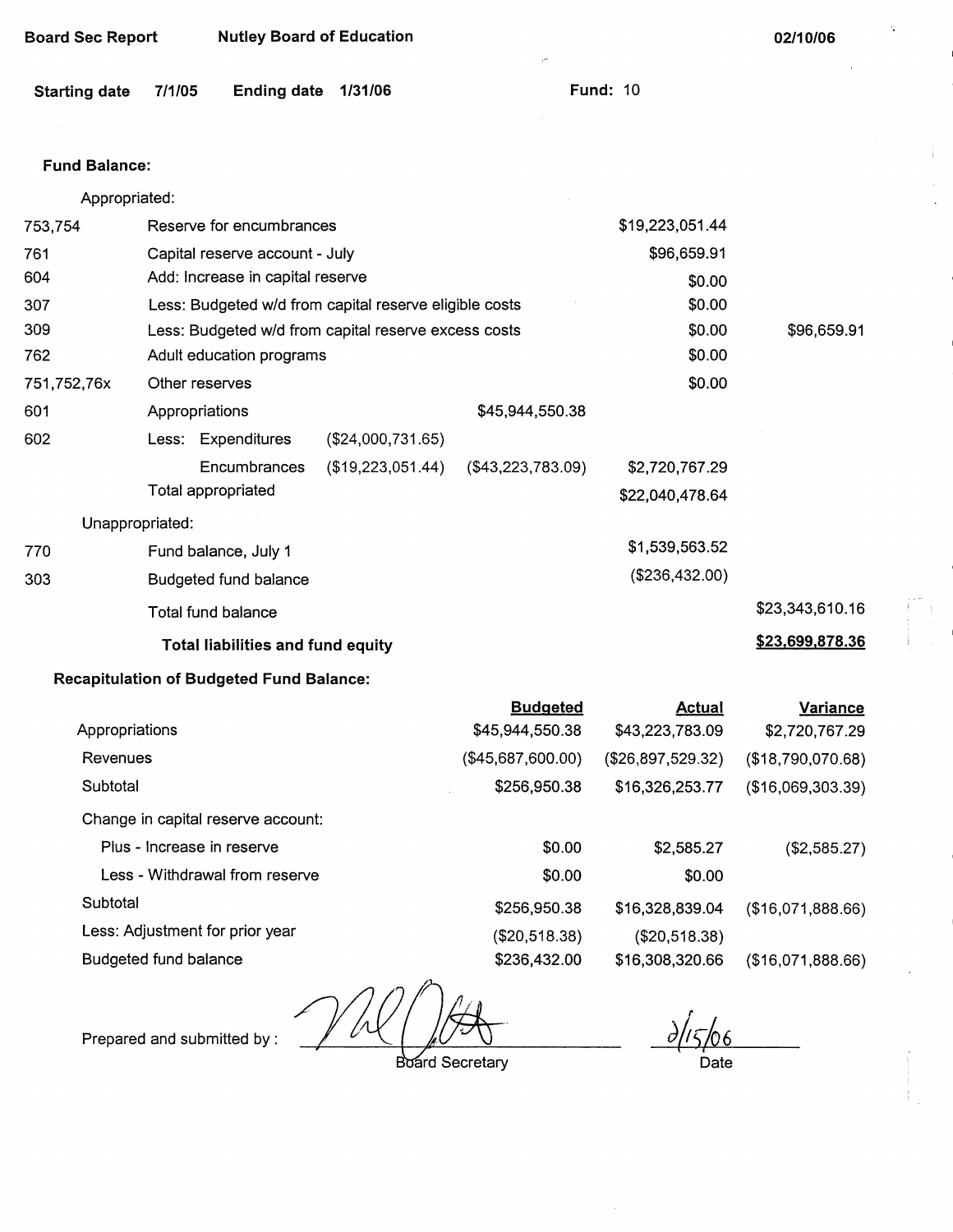|                      | <b>Board Sec Report</b>     | <b>Nutley Board of Education</b>             |         |                                    |                 | 02/10/06       |
|----------------------|-----------------------------|----------------------------------------------|---------|------------------------------------|-----------------|----------------|
| <b>Starting date</b> | 7/1/05                      | <b>Ending date</b>                           | 1/31/06 |                                    | <b>Fund: 20</b> |                |
|                      |                             |                                              |         | <b>Assets and Resources</b>        |                 |                |
|                      | Assets:                     |                                              |         |                                    |                 |                |
| 01                   | Cash in bank                |                                              |         |                                    |                 | \$174,710.00   |
| $102 - 106$          | Cash Equivalents            |                                              |         |                                    |                 | \$0.00         |
| 111                  | Investments                 |                                              |         |                                    |                 | \$0.00         |
| 116                  | Capital Reserve Account     |                                              |         |                                    |                 | \$0.00         |
| 121                  | Tax levy Receivable         |                                              |         |                                    |                 | \$0.00         |
|                      | Accounts Receivable:        |                                              |         |                                    |                 |                |
| 132                  | Interfund                   |                                              |         |                                    | \$0.00          |                |
| 141                  |                             | Intergovernmental - State                    |         |                                    | \$1,897.12      |                |
| 142                  |                             | Intergovernmental - Federal                  |         |                                    | \$440.96        |                |
| 143                  |                             | Intergovernmental - Other                    |         |                                    | \$0.00          |                |
| 153, 154             |                             | Other (net of estimated uncollectable of \$_ |         |                                    | \$0.00          | \$2,338.08     |
|                      | Loans Receivable:           |                                              |         |                                    |                 |                |
| 131                  | Interfund                   |                                              |         |                                    | \$0.00          |                |
| -151, 152            |                             | Other (Net of estimated uncollectable of \$  |         |                                    | \$0.00          | \$0.00         |
|                      | <b>Other Current Assets</b> |                                              |         |                                    |                 | \$0.00         |
|                      | <b>Resources:</b>           |                                              |         |                                    |                 |                |
| 301                  |                             | <b>Estimated revenues</b>                    |         |                                    | \$1,417,312.00  |                |
| 302                  |                             | Less revenues                                |         |                                    | (\$526,492.30)  | \$890,819.70   |
|                      |                             | <b>Total assets and resources</b>            |         |                                    |                 | \$1,067,867.78 |
|                      |                             |                                              |         | <b>Liabilities and fund equity</b> |                 |                |
|                      | Liabilities:                |                                              |         |                                    |                 |                |
| 411                  |                             | Intergovernmental accounts payable - state   |         |                                    |                 | \$39,812.26    |
| 421                  | Accounts payable            |                                              |         |                                    |                 | \$0.20         |
| 431                  | Contracts payable           |                                              |         |                                    |                 | \$0.00         |
| 451                  | Loans payable               |                                              |         |                                    |                 | \$0.00         |
| 481                  | Deferred revenues           |                                              |         | $2.14 - 1.2$                       |                 | \$117,051.44   |
|                      | Other current liabilities   |                                              |         |                                    |                 | \$388.10       |
|                      |                             | <b>Total liabilities</b>                     |         |                                    |                 | \$157,252.00   |

 $\hat{\mathbf{v}}$ 

 $\overline{\phantom{a}}$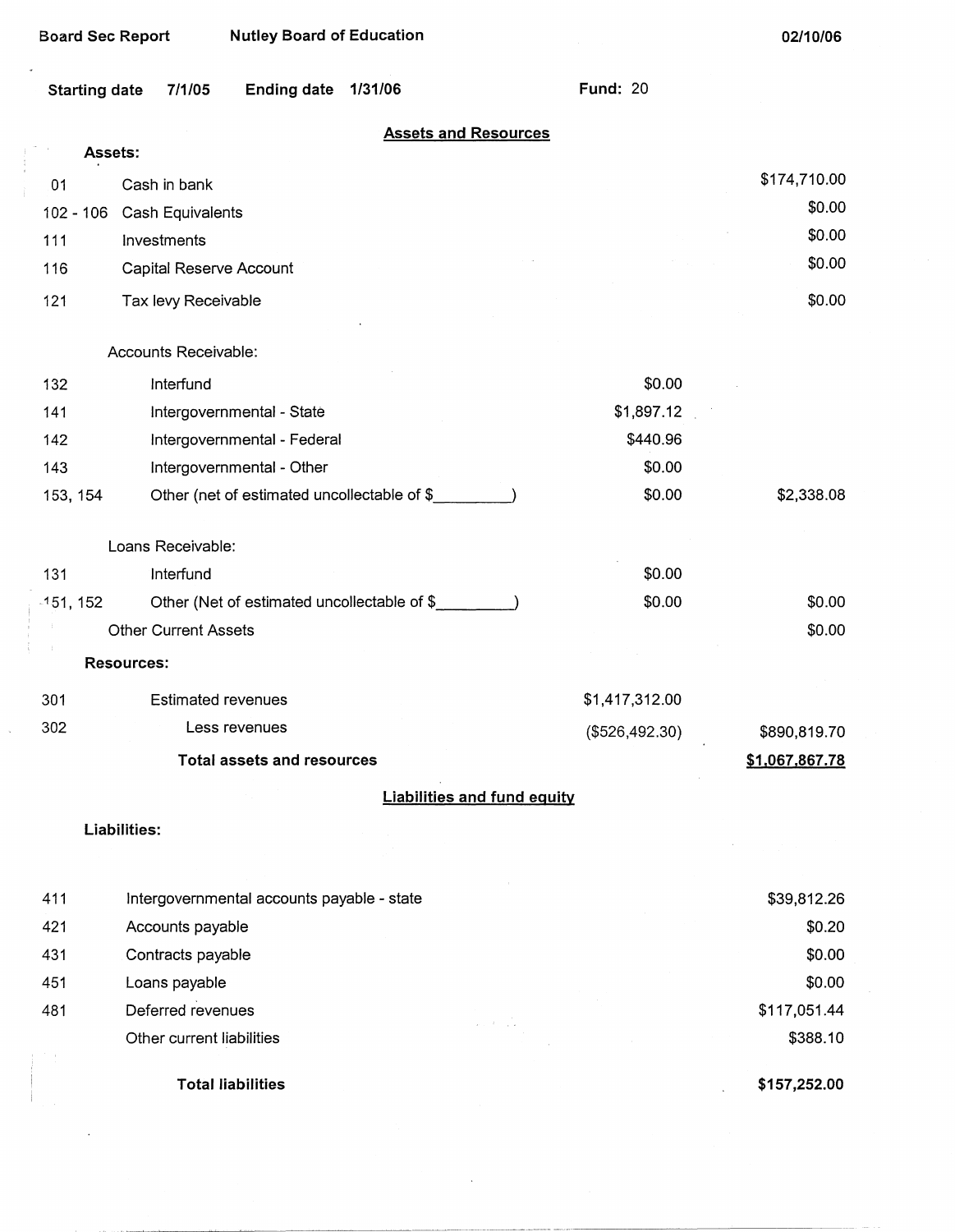|  | <b>Board Sec Report</b> | <b>Nutley Board of Education</b> |
|--|-------------------------|----------------------------------|
|--|-------------------------|----------------------------------|

| Starting date 7/1/05 |  | Ending date 1/31/06 |  | <b>Fund: 20</b> |
|----------------------|--|---------------------|--|-----------------|
|----------------------|--|---------------------|--|-----------------|

### **Fund Balance:**

Appropriated:

| 753,754         | Reserve for encumbrances                             | \$61,242.93                                            |                  |                |                 |  |
|-----------------|------------------------------------------------------|--------------------------------------------------------|------------------|----------------|-----------------|--|
| 761             | Capital reserve account - July                       | \$0.00                                                 |                  |                |                 |  |
| 604             | Add: Increase in capital reserve                     | \$0.00                                                 |                  |                |                 |  |
| 307             |                                                      | Less: Budgeted w/d from capital reserve eligible costs |                  |                |                 |  |
| 309             | Less: Budgeted w/d from capital reserve excess costs | \$0.00                                                 | \$0.00           |                |                 |  |
| 762             | Adult education programs                             |                                                        |                  | \$0.00         |                 |  |
| 751,752,76x     | Other reserves                                       |                                                        |                  | \$0.00         |                 |  |
| 601             | Appropriations                                       |                                                        | \$1,524,761.42   |                |                 |  |
| 602             | Less: Expenditures                                   | (\$506,696.22)                                         |                  |                |                 |  |
|                 | Encumbrances                                         | (\$61,242.93)                                          | (\$567,939.15)   | \$956,822.27   |                 |  |
|                 | Total appropriated                                   |                                                        |                  | \$1,018,065.20 |                 |  |
| Unappropriated: |                                                      |                                                        |                  |                |                 |  |
| 770             | Fund balance, July 1                                 |                                                        |                  | \$0.00         |                 |  |
| 303             | Budgeted fund balance                                |                                                        |                  | (\$107,449.42) |                 |  |
|                 | Total fund balance                                   |                                                        |                  |                | \$910,615.78    |  |
|                 | <b>Total liabilities and fund equity</b>             |                                                        |                  |                | \$1,067,867.78  |  |
|                 | <b>Recapitulation of Budgeted Fund Balance:</b>      |                                                        |                  |                |                 |  |
|                 |                                                      |                                                        | <b>Budgeted</b>  | <b>Actual</b>  | <b>Variance</b> |  |
| Appropriations  |                                                      |                                                        | \$1,524,761.42   | \$567,939.15   | \$956,822.27    |  |
| Revenues        |                                                      |                                                        | (\$1,417,312.00) | (\$526,492.30) | (\$890, 819.70) |  |

**Subtotal** Change in capital reserve account: Plus - Increase in reserve Less - Withdrawal from reserve **Subtotal** Less: Adjustment for prior year Budgeted fund balance \$107,449.42 \$0.00 \$0.00 \$107,449.42 \$0.00 \$107,449.42 \$41,446.85 \$0.00 \$0.00 \$41,446.85 \$0.00 \$41,446.85 \$66,002.57 \$0.00 \$66,002.57 \$66,002.57

Prepared and submitted by :

Board Secretary

 $15/06$ 

Date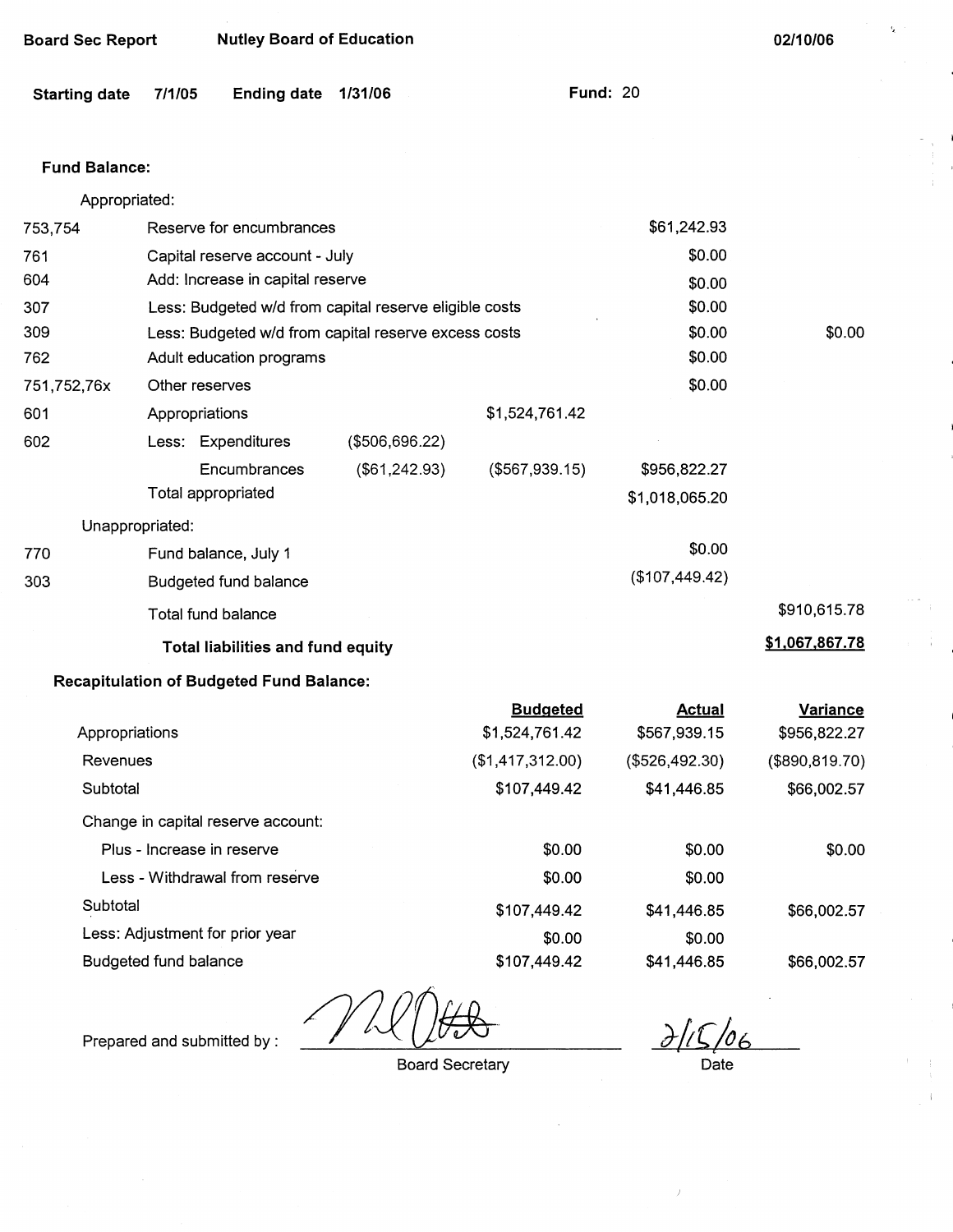$\hat{\mathcal{A}}$ 

**Fund:** 30

| Starting date 7/1/05 | Ending date 1/31/06 |  | Fund: |
|----------------------|---------------------|--|-------|
|                      |                     |  |       |

### **Assets and Resources**

| Assets: |                                |                 |
|---------|--------------------------------|-----------------|
| 01      | Cash in bank                   | \$13,013,674.96 |
|         | 102 - 106 Cash Equivalents     | \$0.00          |
| 111     | Investments                    | \$0.00          |
| 116     | <b>Capital Reserve Account</b> | \$0.00          |
| 121     | Tax levy Receivable            | \$0.00          |

#### Accounts Receivable:

 $\bar{z}$ 

| 132      | Interfund                                   | \$22,659.00    |                |
|----------|---------------------------------------------|----------------|----------------|
| 141      | Intergovernmental - State                   | \$8,900,787.64 |                |
| 142      | Intergovernmental - Federal                 | \$0.00         |                |
| 143      | Intergovernmental - Other                   | \$40,000.00    |                |
| 153, 154 | Other (net of estimated uncollectable of \$ | \$0.00         | \$8,963,446.64 |
|          | Loans Receivable:                           |                |                |
| 131      | Interfund                                   | \$0.00         |                |
| 151, 152 | Other (Net of estimated uncollectable of \$ | \$0.00         | \$0.00         |
|          | <b>Other Current Assets</b>                 |                | \$0.00         |
|          | <b>Resources:</b>                           |                |                |

|     | Total assets and resources |        | \$21,977,121.60 |
|-----|----------------------------|--------|-----------------|
| 302 | Less revenues              | \$0.00 | \$0.00          |
| 301 | Estimated revenues         | \$0.00 |                 |

### **Liabilities and fund equity**

### **Liabilities:**

| 411 | Intergovernmental accounts payable - state |            | \$0.00         |
|-----|--------------------------------------------|------------|----------------|
| 421 | Accounts payable                           |            | \$0.00         |
| 431 | Contracts payable                          |            | \$0.00         |
| 451 | Loans payable                              |            | \$0.00         |
| 481 | Deferred revenues                          | and a con- | \$8,421,365.00 |
|     | Other current liabilities                  |            | \$23,481.48    |
|     |                                            |            |                |
|     | <b>Total liabilities</b>                   |            | \$8,444,846.48 |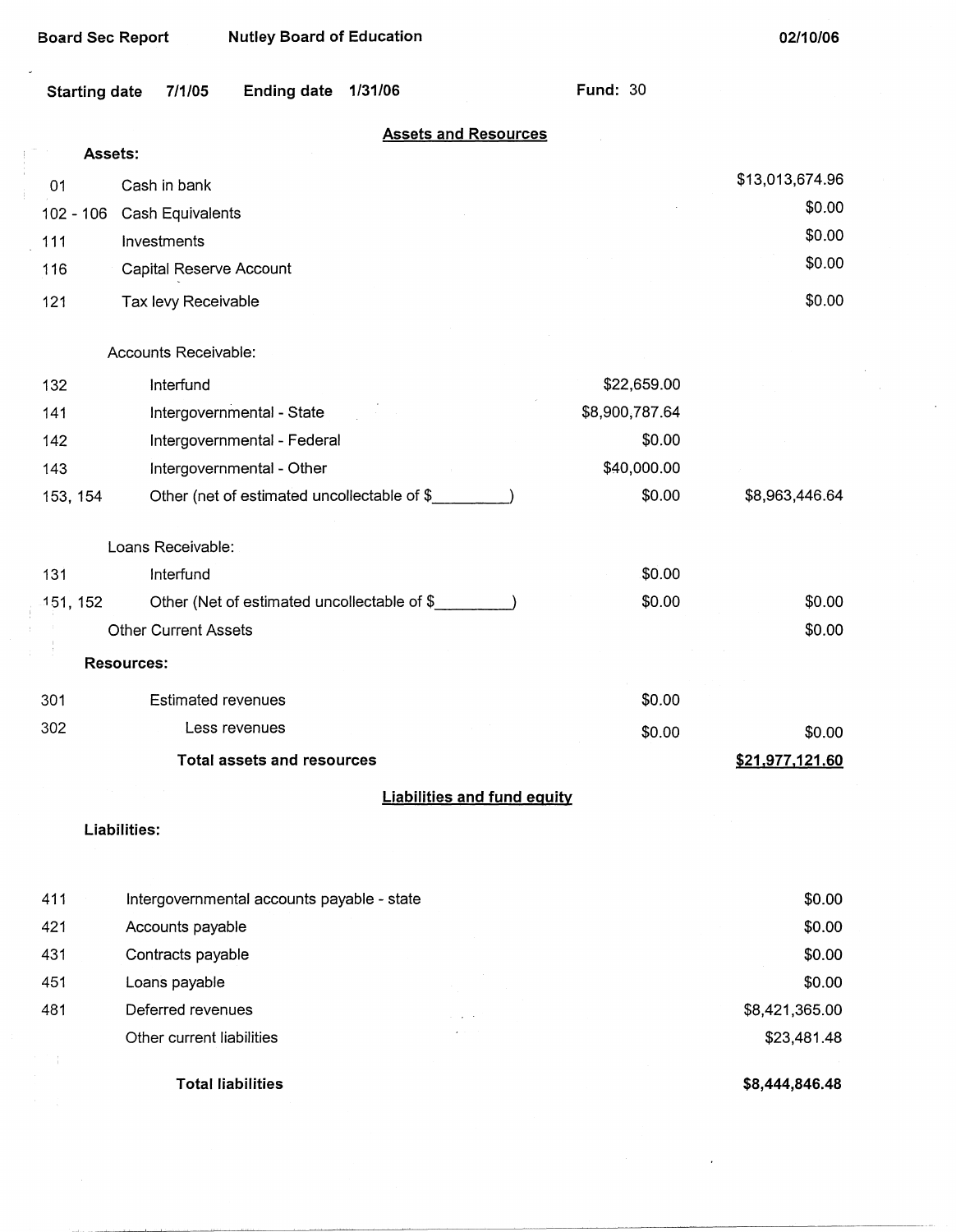$\mathfrak{g}$ 

| Starting date 7/1/05 | Ending date 1/31/06 | <b>Fund: 30</b> |  |
|----------------------|---------------------|-----------------|--|
|                      |                     |                 |  |

# Fund Balance:

| Appropriated: |                                                        |                                       |                  |
|---------------|--------------------------------------------------------|---------------------------------------|------------------|
| 753,754       | Reserve for encumbrances                               | \$20,051,842.22                       |                  |
| 761           | Capital reserve account - July                         |                                       | \$0.00           |
| 604           | Add: Increase in capital reserve                       |                                       | \$0.00           |
| 307           | Less: Budgeted w/d from capital reserve eligible costs |                                       | \$0.00           |
| 309           | Less: Budgeted w/d from capital reserve excess costs   |                                       | \$0.00<br>\$0.00 |
| 762           | Adult education programs                               |                                       | \$0.00           |
| 751,752,76x   | Other reserves                                         | \$13,393,710.66                       |                  |
| 601           | Appropriations                                         | \$22,658,907.96                       |                  |
| 602           | Less: Expenditures<br>(\$703,280.84)                   |                                       |                  |
|               | Encumbrances<br>(\$20,051,842.22)                      | $(\$20,755,123.06)$<br>\$1,903,784.90 |                  |
|               | Total appropriated                                     | \$35,349,337.78                       |                  |
|               | Unappropriated:                                        |                                       |                  |
| 770           | Fund balance, July 1                                   |                                       | \$0.00           |
| 303           | Budgeted fund balance                                  | (\$21,817,062.66)                     |                  |
|               | Total fund balance                                     |                                       | \$13,532,275.12  |
|               | Total liabilities and fund equity                      |                                       | \$21,977,121.60  |
|               |                                                        |                                       |                  |

# **Recapitulation of Budgeted Fund Balance:**

|                                    | <b>Budgeted</b> | Actual          | <b>Variance</b> |
|------------------------------------|-----------------|-----------------|-----------------|
| Appropriations                     | \$22,658,907.96 | \$20,755,123.06 | \$1,903,784.90  |
| Revenues                           | \$0.00          | \$0.00          | \$0.00          |
| Subtotal                           | \$22,658,907.96 | \$20,755,123.06 | \$1,903,784.90  |
| Change in capital reserve account: |                 |                 |                 |
| Plus - Increase in reserve         | \$0.00          | \$0.00          | \$0.00          |
| Less - Withdrawal from reserve     | \$0.00          | \$0.00          |                 |
| Subtotal                           | \$22,658,907.96 | \$20,755,123.06 | \$1,903,784.90  |
| Less: Adjustment for prior year    | (\$841, 845.30) | (\$841, 845.30) |                 |
| Budgeted fund balance              | \$21,817,062.66 | \$19,913,277.76 | \$1,903,784.90  |

Prepared and submitted by : **///** 

Board Secretary

 $2/15/06$ 

Date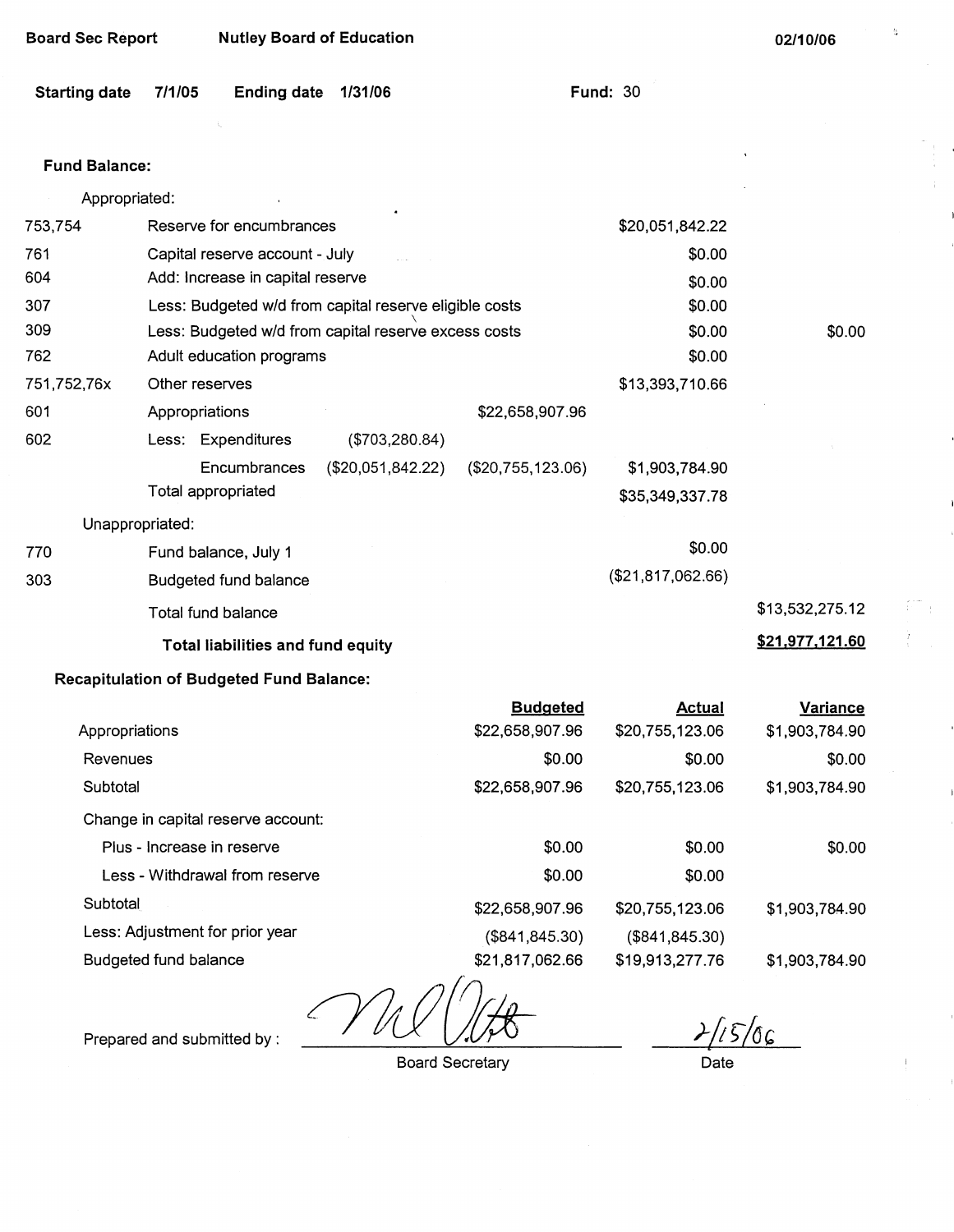$\bar{1}$ 

÷,

**02/10/06** 

| Starting date 7/1/05 | Ending date 1/31/06 | Fund: $40$ |
|----------------------|---------------------|------------|
|                      |                     |            |

### **Assets and Resources**

|     | Assets:     |                                             |                |                |
|-----|-------------|---------------------------------------------|----------------|----------------|
| 01  |             | Cash in bank                                |                | (\$605,990.38) |
|     | $102 - 106$ | Cash Equivalents                            |                | \$0.00         |
| 111 |             | Investments                                 |                | \$0.00         |
| 116 |             | Capital Reserve Account                     |                | \$0.00         |
| 121 |             | Tax levy Receivable                         |                | \$0.00         |
|     |             | Accounts Receivable:                        |                |                |
| 132 |             | Interfund                                   | \$21,747.60    |                |
| 141 |             | Intergovernmental - State                   | \$0.00         |                |
| 142 |             | Intergovernmental - Federal                 | \$0.00         |                |
| 143 |             | Intergovernmental - Other                   | \$0.00         |                |
|     | 153, 154    | Other (net of estimated uncollectable of \$ | \$0.00         | \$21,747.60    |
|     |             | Loans Receivable:                           |                |                |
| 131 |             | Interfund                                   | \$0.00         |                |
|     | 151, 152    | Other (Net of estimated uncollectable of \$ | \$0.00         | \$0.00         |
|     |             | <b>Other Current Assets</b>                 |                | \$0.00         |
|     |             | <b>Resources:</b>                           |                |                |
| 301 |             | <b>Estimated revenues</b>                   | \$1,316,380.00 |                |
| 302 |             | Less revenues                               | (\$10,069.00)  | \$1,306,311.00 |
|     |             | <b>Total assets and resources</b>           |                | \$722,068.22   |
|     |             | <b>Liabilities and fund equity</b>          |                |                |
|     |             | Liabilities:                                |                |                |
| 101 |             | Cash in bank                                |                | (\$605,990.38) |
| 411 |             | Intergovernmental accounts payable - state  |                | \$0.00         |
| 421 |             | Accounts payable                            |                | \$0.00         |
| 431 |             | Contracts payable                           |                | \$0.00         |
| 451 |             | Loans payable                               |                | \$0.00         |
| 481 |             | Deferred revenues                           |                | \$0.00         |
|     |             | Other current liabilities                   |                | \$0.00         |
|     |             | <b>Total liabilities</b>                    |                | \$0.00         |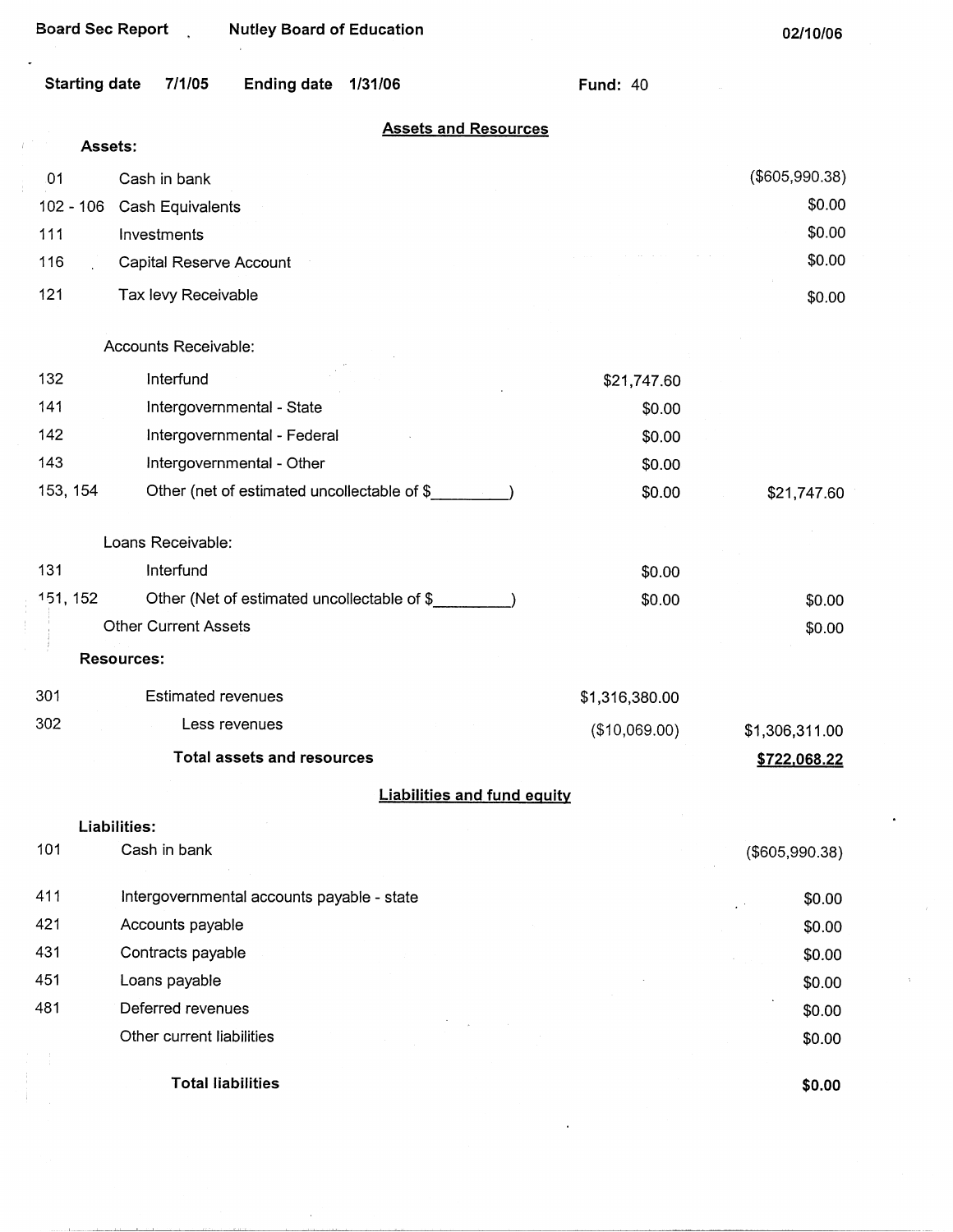| Starting date        | 771103          | Ending date 1/31/00                                    |                |                   | гини. 40      |                  |
|----------------------|-----------------|--------------------------------------------------------|----------------|-------------------|---------------|------------------|
|                      |                 |                                                        |                |                   |               |                  |
| <b>Fund Balance:</b> |                 |                                                        |                |                   |               |                  |
| Appropriated:        |                 |                                                        |                |                   |               |                  |
| 753,754              |                 | Reserve for encumbrances                               |                |                   | \$7,150.00    |                  |
| 761                  |                 | Capital reserve account - July                         |                |                   | \$0.00        |                  |
| 604                  |                 | Add: Increase in capital reserve                       |                |                   | \$0.00        |                  |
| 307                  |                 | Less: Budgeted w/d from capital reserve eligible costs |                |                   | \$0.00        |                  |
| 309                  |                 | Less: Budgeted w/d from capital reserve excess costs   |                |                   | \$0.00        | \$0.00           |
| 762                  |                 | Adult education programs                               |                |                   | \$0.00        |                  |
| 751,752,76x          |                 | Other reserves                                         |                |                   | \$0.00        |                  |
| 601                  |                 | Appropriations                                         |                | \$1,322,874.00    |               |                  |
| 602                  |                 | Less: Expenditures                                     | (\$616,060.01) |                   |               |                  |
|                      |                 | Encumbrances                                           | (\$7,150.00)   | $($ \$623,210.01) | \$699,663.99  |                  |
|                      |                 | Total appropriated                                     |                |                   | \$706,813.99  |                  |
|                      | Unappropriated: |                                                        |                |                   |               |                  |
| 770                  |                 | Fund balance, July 1                                   |                |                   | \$21,747.73   |                  |
| 303                  |                 | Budgeted fund balance                                  |                |                   | (\$6,494.00)  |                  |
|                      |                 | Total fund balance                                     |                |                   |               | \$722,067.72     |
|                      |                 | <b>Total liabilities and fund equity</b>               |                |                   |               | \$722,067.72     |
|                      |                 | <b>Recapitulation of Budgeted Fund Balance:</b>        |                |                   |               |                  |
|                      |                 |                                                        |                | <b>Budgeted</b>   | <b>Actual</b> | Variance         |
| Appropriations       |                 |                                                        |                | \$1,322,874.00    | \$623,210.01  | \$699,663.99     |
| Revenues             |                 |                                                        |                | (\$1,316,380.00)  | (\$10,069.00) | (\$1,306,311.00) |

Less - Withdrawal from reserve Less: Adjustment for prior year Budgeted fund balance \$0.00 \$6,494.00 \$0.00 \$6,494.00

Prepared and submitted by :

Change in capital reserve account: Plus - Increase in reserve

**Subtotal** 

Subtotal

 $\overline{\partial}$  . Date

\$613,141.01

\$613,141.01

\$613,141.01

\$0.00 \$0.00 (\$606,647.01)

(\$606,647.01)

(\$606,647.01)

\$0.00

\$0.00

Board Secretary

\$6,494.00

\$0.00

**·02/10/06** 

| Board Sec Report | <b>Nutley Board of Education</b> |
|------------------|----------------------------------|
|------------------|----------------------------------|

**Starting date 7/1/05** Ending **date 1/31/06** Fund: 40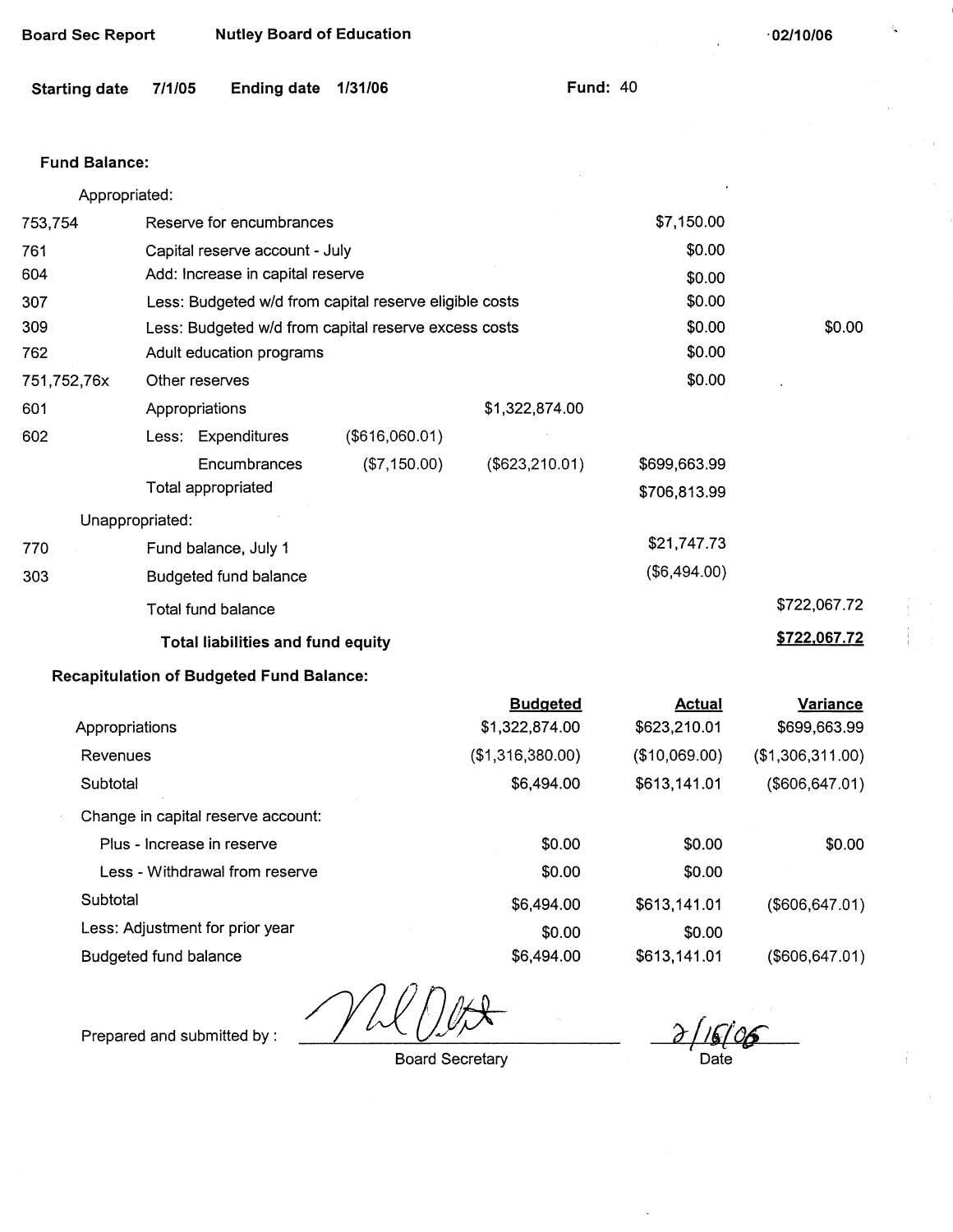| <b>Board Sec Report</b> |                             | <b>Nutley Board of Education</b>            |         |                                    |                 | 02/10/06          |
|-------------------------|-----------------------------|---------------------------------------------|---------|------------------------------------|-----------------|-------------------|
| <b>Starting date</b>    | 7/1/05                      | <b>Ending date</b>                          | 1/31/06 |                                    | <b>Fund: 50</b> |                   |
|                         | Assets:                     |                                             |         | <b>Assets and Resources</b>        |                 |                   |
| 01                      | Cash in bank                |                                             |         |                                    |                 | (\$76,789.03)     |
| $102 - 106$             | Cash Equivalents            |                                             |         |                                    |                 | \$150.00          |
| 111                     | Investments                 |                                             |         |                                    |                 | \$0.00            |
| 116                     | Capital Reserve Account     |                                             |         |                                    |                 | \$0.00            |
| 121                     | Tax levy Receivable         |                                             |         |                                    |                 | \$0.00            |
|                         | Accounts Receivable:        |                                             |         |                                    |                 |                   |
| 132                     | Interfund                   |                                             |         |                                    | \$0.00          |                   |
| 141                     |                             | Intergovernmental - State                   |         |                                    | \$5,288.32      |                   |
| 142                     |                             | Intergovernmental - Federal                 |         |                                    | \$0.00          |                   |
| 143                     |                             | Intergovernmental - Other                   |         |                                    | \$468.72        |                   |
| 153, 154                |                             | Other (net of estimated uncollectable of \$ |         |                                    | \$14,888.11     | \$20,645.15       |
|                         | Loans Receivable:           |                                             |         |                                    |                 |                   |
| 131                     | Interfund                   |                                             |         |                                    | \$0.00          |                   |
| 151, 152                |                             | Other (Net of estimated uncollectable of \$ |         |                                    | \$0.00          | \$0.00            |
|                         | <b>Other Current Assets</b> |                                             |         |                                    |                 | \$15,874.03       |
|                         | <b>Resources:</b>           |                                             |         |                                    |                 |                   |
| 301                     | <b>Estimated revenues</b>   |                                             |         |                                    | \$0.00          |                   |
| 302                     |                             | Less revenues                               |         |                                    | (\$387,281.41)  | (\$387,281.41)    |
|                         |                             | <b>Total assets and resources</b>           |         |                                    |                 | $($ \$427,401.26) |
|                         |                             |                                             |         | <b>Liabilities and fund equity</b> |                 |                   |
|                         | Liabilities:                |                                             |         |                                    |                 |                   |
| 101                     | Cash in bank                |                                             |         |                                    |                 | (\$76,789.03)     |
| 411                     |                             | Intergovernmental accounts payable - state  |         |                                    |                 | \$0.00            |
| 421                     | Accounts payable            |                                             |         |                                    |                 | \$0.00            |
| 431                     | Contracts payable           |                                             |         |                                    |                 | \$0.00            |
| 451                     | Loans payable               |                                             |         |                                    |                 | \$0.00            |
| 481                     | Deferred revenues           |                                             |         |                                    |                 | \$0.00            |
|                         | Other current liabilities   |                                             |         |                                    |                 | \$32,116.50       |
|                         |                             | <b>Total liabilities</b>                    |         |                                    |                 | \$32,116.50       |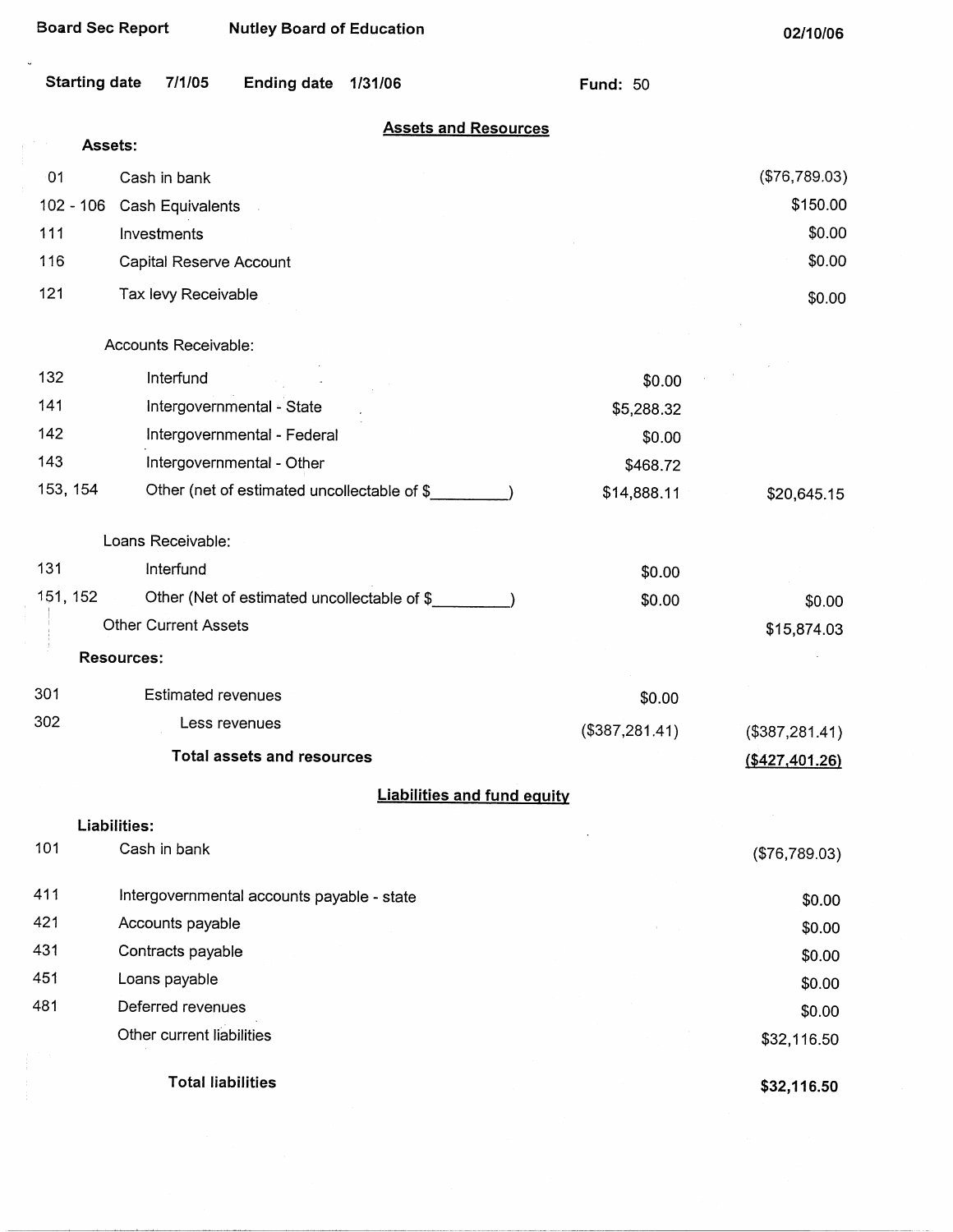| <b>Starting date</b> | 7/1/05                                          | Ending date | 1/31/06                                                | runa: <sub>JV</sub> |                 |                |
|----------------------|-------------------------------------------------|-------------|--------------------------------------------------------|---------------------|-----------------|----------------|
| <b>Fund Balance:</b> |                                                 |             |                                                        |                     |                 |                |
| Appropriated:        |                                                 |             |                                                        |                     |                 |                |
| 753,754              | Reserve for encumbrances                        |             |                                                        |                     | \$290,063.73    |                |
| 761                  | Capital reserve account - July                  |             |                                                        |                     | \$0.00          |                |
| 604                  | Add: Increase in capital reserve                |             |                                                        |                     | \$0.00          |                |
| 307                  |                                                 |             | Less: Budgeted w/d from capital reserve eligible costs |                     | \$0.00          |                |
| 309                  |                                                 |             | Less: Budgeted w/d from capital reserve excess costs   |                     | \$0.00          | \$0.00         |
| 762                  | Adult education programs                        |             |                                                        |                     | \$0.00          |                |
| 751,752,76x          | Other reserves                                  |             |                                                        |                     | \$0.00          |                |
| 601                  | Appropriations                                  |             |                                                        | \$0.00              |                 |                |
| 602                  | Less: Expenditures                              |             | (\$459,517.76)                                         |                     |                 |                |
|                      | Encumbrances                                    |             | (\$290,063.73)                                         | (\$749,581.49)      | (\$749,581.49)  |                |
|                      | Total appropriated                              |             |                                                        |                     | (\$459,517.76)  |                |
|                      | Unappropriated:                                 |             |                                                        |                     |                 |                |
| 770                  | Fund balance, July 1                            |             |                                                        |                     | \$0.00          |                |
| 303                  | <b>Budgeted fund balance</b>                    |             |                                                        |                     | \$0.00          |                |
|                      | Total fund balance                              |             |                                                        |                     |                 | (\$459,517.76) |
|                      | Total liabilities and fund equity               |             |                                                        |                     |                 | (\$427,401.26) |
|                      | <b>Recapitulation of Budgeted Fund Balance:</b> |             |                                                        |                     |                 |                |
|                      |                                                 |             |                                                        | <b>Budgeted</b>     | <b>Actual</b>   | Variance       |
| Appropriations       |                                                 |             |                                                        | \$0.00              | \$749,581.49    | (\$749,581.49) |
| Revenues             |                                                 |             |                                                        | \$0.00              | (\$387, 281.41) | \$387,281.41   |
| Subtotal             |                                                 |             |                                                        | \$0.00              | \$362,300.08    | (\$362,300.08) |
|                      | Change in capital reserve account:              |             |                                                        |                     |                 |                |
|                      | Plus - Increase in reserve                      |             |                                                        | \$0.00              | \$0.00          | \$0.00         |
|                      | Less - Withdrawal from reserve                  |             |                                                        | \$0.00              | \$0.00          |                |

Board Sec Report **Nutley Board of Education** 

**Starting date 7/1/05 Ending date 1/31/06 Fund:** 50

Budgeted fund balance

Less: Adjustment for prior year

**Subtotal** 

Prepared and submitted by:

Board Secretary

\$0.00 \$0.00 \$0.00

*J-/i:;-/or;* 

\$362,300.08

\$362,300.08

\$0.00

(\$362,300.08)

(\$362,300.08)

Date

**02/10/06**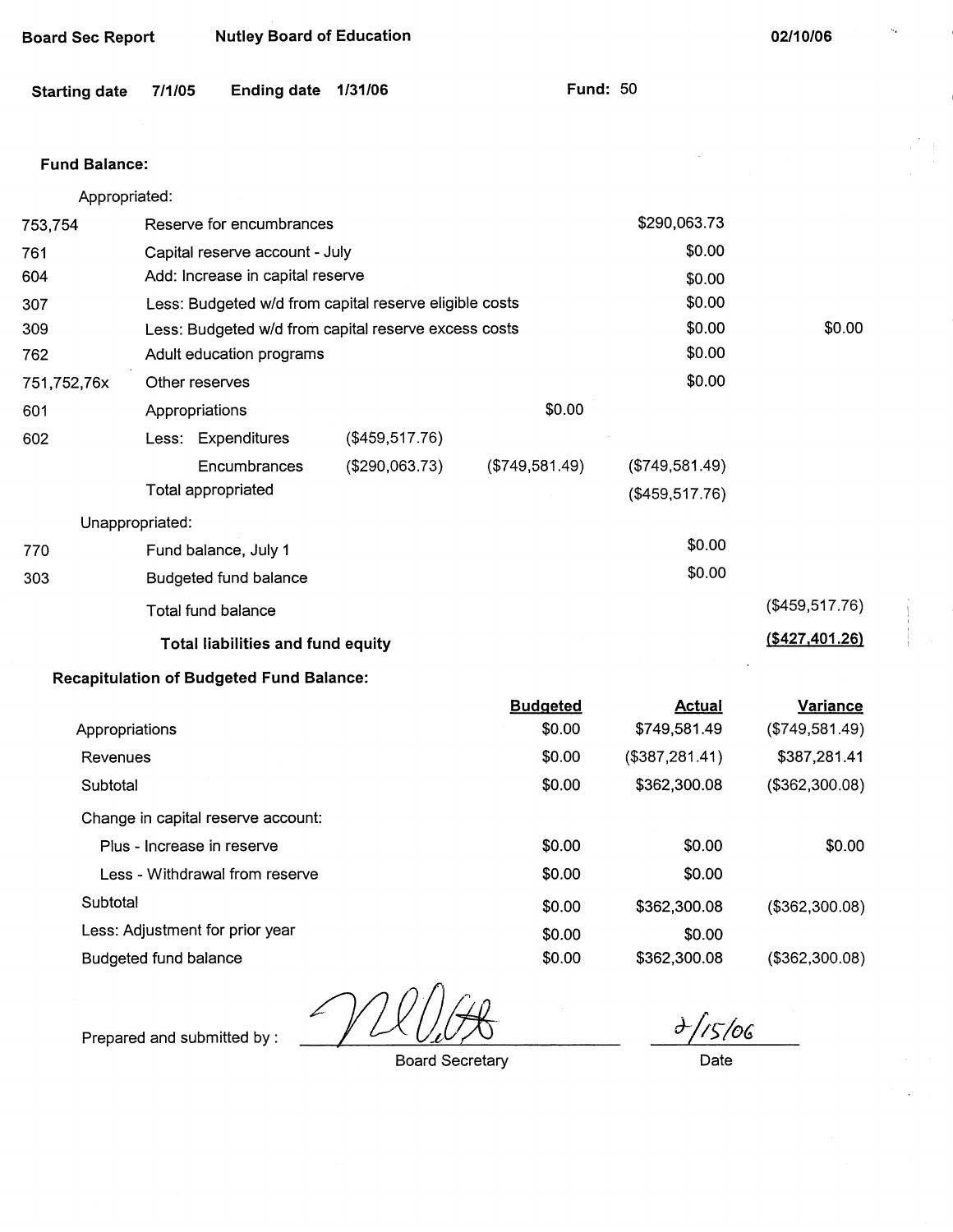| <b>Board Sec Report</b> | <b>Nutley Board of Education</b>            |                  | 02/10/06         |
|-------------------------|---------------------------------------------|------------------|------------------|
| <b>Starting date</b>    | 7/1/05<br><b>Ending date</b><br>1/31/06     | <b>Fund: 55</b>  |                  |
|                         | <b>Assets and Resources</b>                 |                  |                  |
|                         | Assets:                                     |                  |                  |
| 01                      | Cash in bank                                |                  | \$24,928.60      |
| $102 - 106$<br>111      | Cash Equivalents                            |                  | \$500.00         |
|                         | Investments                                 |                  | \$0.00           |
| 116                     | Capital Reserve Account                     |                  | \$0.00           |
| 121                     | Tax levy Receivable                         |                  | \$0.00           |
|                         | Accounts Receivable:                        |                  |                  |
| 132                     | Interfund                                   | \$38,836.94      |                  |
| 141                     | Intergovernmental - State                   | \$0.00           |                  |
| 142                     | Intergovernmental - Federal                 | \$0.00           |                  |
| 143                     | Intergovernmental - Other                   | \$0.00           |                  |
| 153, 154                | Other (net of estimated uncollectable of \$ | \$0.00           | \$38,836.94      |
|                         | Loans Receivable:                           |                  |                  |
| 131                     | Interfund                                   | \$0.00           |                  |
| 151, 152                | Other (Net of estimated uncollectable of \$ | \$0.00           | \$0.00           |
|                         | <b>Other Current Assets</b>                 |                  | \$0.00           |
|                         | <b>Resources:</b>                           |                  |                  |
| 301                     | <b>Estimated revenues</b>                   | \$0.00           |                  |
| 302                     | Less revenues                               | $(\$299,524.77)$ | $(\$299,524.77)$ |
|                         | <b>Total assets and resources</b>           |                  | ( \$235, 259.23) |
|                         | <b>Liabilities and fund equity</b>          |                  |                  |
|                         | Liabilities:                                |                  |                  |
|                         |                                             |                  |                  |
| 411                     | Intergovernmental accounts payable - state  |                  | \$0.00           |
| 421                     | Accounts payable                            |                  | \$0.00           |
| 431                     | Contracts payable                           |                  | \$0.00           |
| 451                     | Loans payable                               |                  | \$0.00           |

 $\Delta \sim 1$ 

481 Deferred revenues Other current liabilities

Total liabilities

 $\frac{1}{2}$ 

The contract and a state of the contract of

**\$183,840.66** 

\$183,840.66

 $\frac{1}{2}$ 

\$0.00